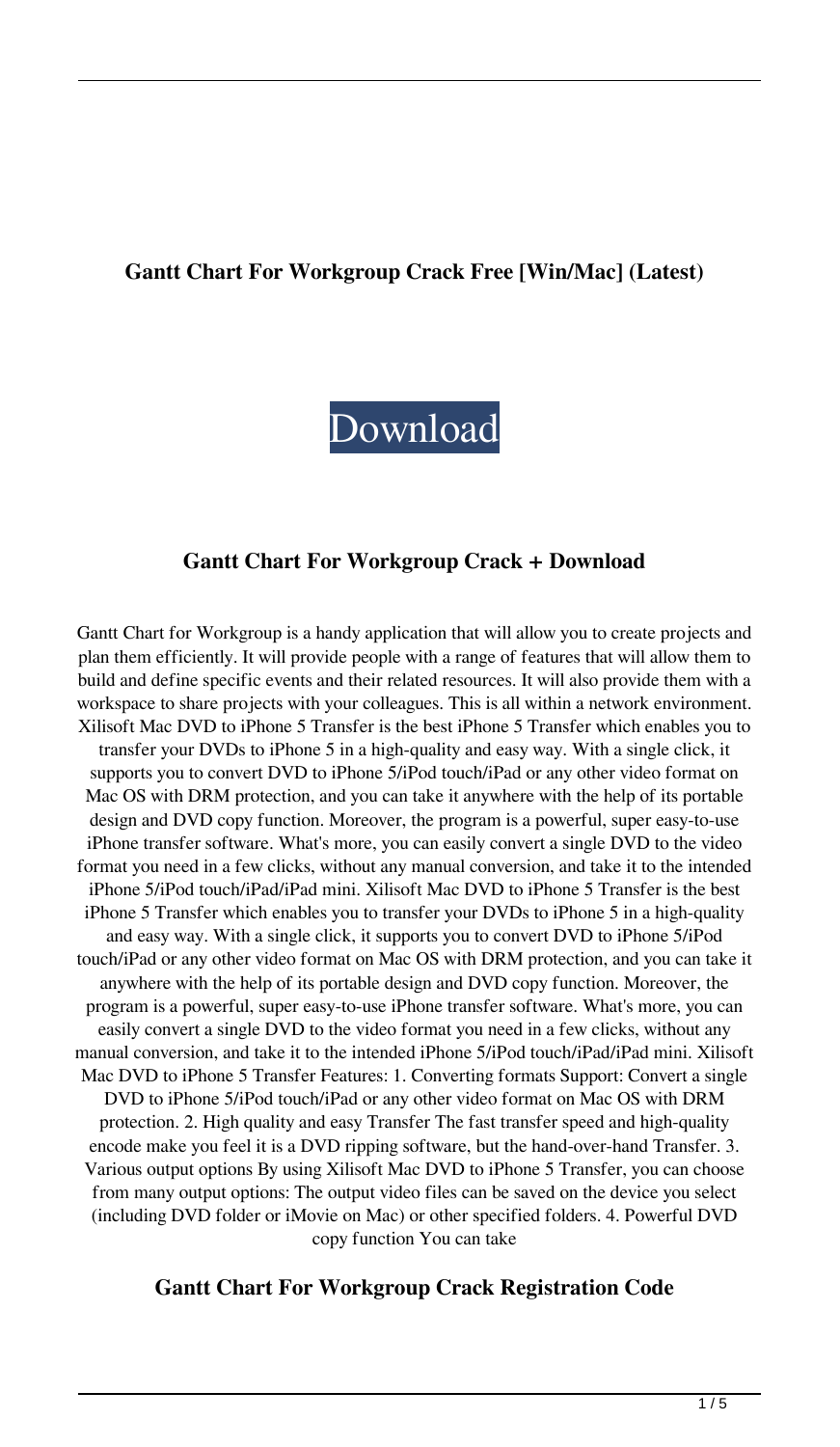The Gantt Chart is an innovative project management tool which helps people to manage their projects. It supports detailed planning and scheduling and offers efficient project management techniques that allow users to keep their work on a single timeline. The application also allows different project types to be defined as Gantt type, such as: critical path projects, parallel projects, time-based projects, etc. The user interface is user-friendly and easy to follow. The major features of the Gantt Chart are: • Project creation • Graphic design support (gantt chart, table calendar) • Event support (planned, cancelled) • Project monitoring (aggregated) • Resource management (assign resources to events) • Role based security • Import from Excel • Export to Excel • Import from DataBase • Export to DataBase • Project sharing (network sharing) • Import and export to XML • Import from Gantt Chart or DWG files • Import from DWG (XML) files • Export to Gantt Chart or DWG files • Export to PDF and XLS files • Export to DWG (XML) files • Export to PDF and XLS files • Dynamic resources display (assets, contacts, web sites) • Backup and restore of databases • PDF/XLS files for attachments • Dynamic resources display (assets, contacts, web sites) • Import from CSV files for attachments • Import from CSV files for contacts • Import from CSV files for web sites • Import from CSV files for DWG files • Import from CSV files for Project files • Import from CSV files for Gantt Chart files • Import from CSV files for XML files • Import from CSV files for XLS files • Import from CSV files for PDF files • Import from CSV files for Excel files • Import from CSV files for DataBase files • Export from CSV files for attachments • Export from CSV files for contacts • Export from CSV files for web sites • Export from CSV files for DWG files • Export from CSV files for Gantt Chart files • Export from CSV files for XML files • Export from CSV files for XLS files • Export from CSV files for PDF files • Export to CSV files for attachments • Export to CSV files for contacts • Export to CSV files for web sites • Export to CSV files for DWG files • Export to CSV files for Gantt Chart files • Export to CSV files for XML files • Export to CSV files for XLS files • Export to CSV files for PDF files • Export to CSV files for DataBase files • Export to CSV files 77a5ca646e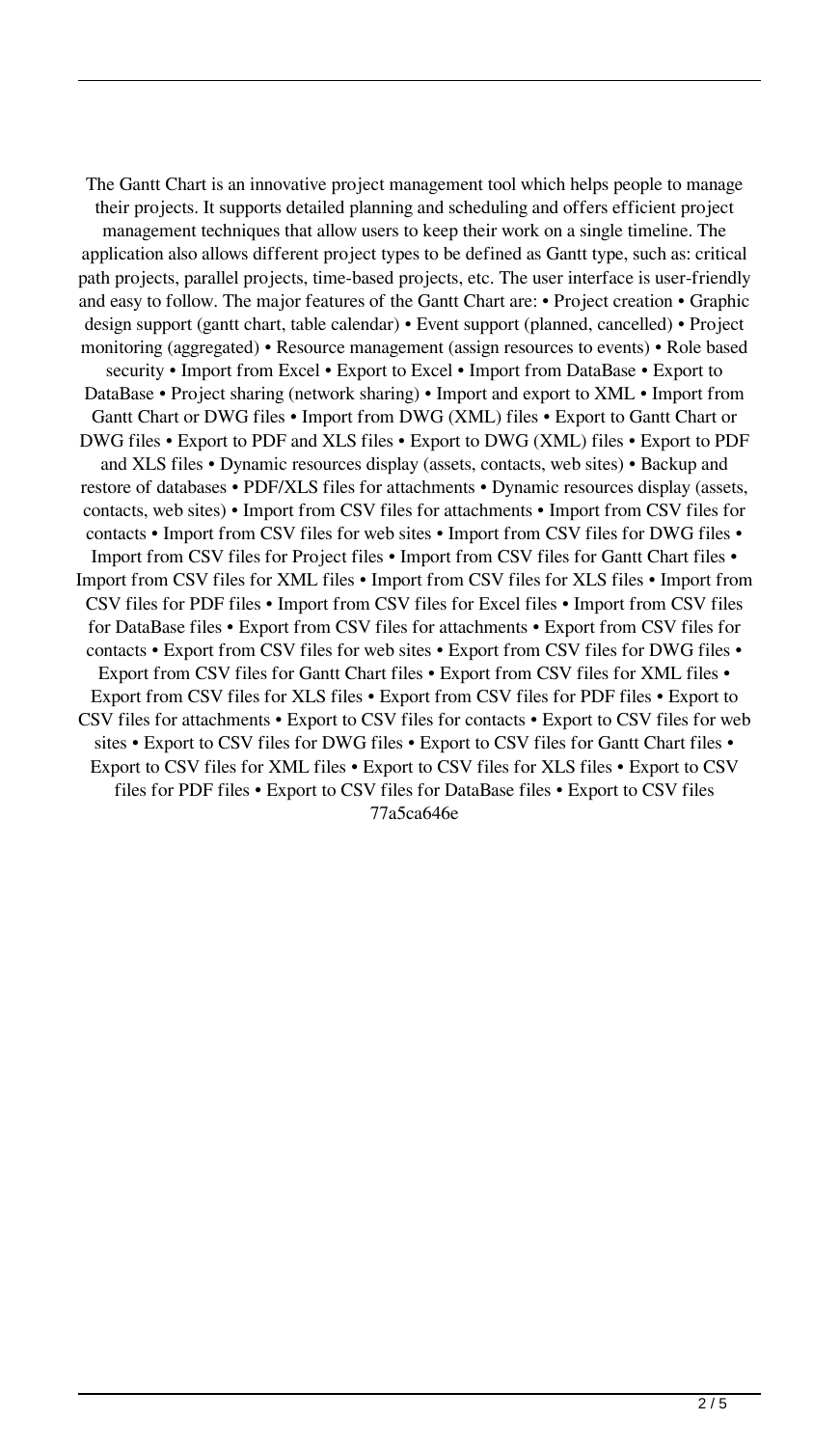### **Gantt Chart For Workgroup [Win/Mac] (Updated 2022)**

• Allows people to create specific project activities that will be displayed as a calendar on the screen. • Compatible with a number of different databases (SQL Server, MS Access, MySQL, etc.) • Define activities that are: - Active - Completed - In progress - Planned (not defined) • Define the related event details that will be displayed: - Date and time - Description - Priority - Responsible (person or department) - Assigned resources • Define the actual resource: - Project or department - Person - Computer or tablet • Define the start and end date of the assigned activity • Define the start and end date of the whole project • Include resource allocation details: - Activity start and end dates - Responsible - Responsibilities - Progress - Percentage of completion • Configure general settings: - Time span of the selected activity (minutes, hours, days) - Date format: - Time format: - Resource priority order • Organize the application: - Show/Hide the Project Properties dialog - Show/Hide the Resource Properties dialog - Show/Hide the Help dialog - Project summary - Current Activities/Planned - Toolbox - Context-Menu - Statusbar - Save Project • Rename resources in current project • Create/Save/Delete a project • Backup database • Restore database • Restore default project • Backup project • Copy project • Open a project • Open all projects • Set/Apply/Dismiss lock • Create/Save/Delete a task • Change/Duplicate/Delete a task • Change/Duplicate/Delete a resource • Change/Duplicate/Delete a resource group • Change/Duplicate/Delete a resource group list • Change/Duplicate/Delete a resource group from a list • Change/Duplicate/Delete a resource group list from a list • Change/Duplicate/Delete a resource group from a list • Change/Duplicate/Delete a resource group list from a list • Change/Duplicate/Delete a resource from a list • Change/Duplicate/Delete a resource group list from a list • Change/Duplicate/Delete a resource group from a list • Change/Duplicate/Delete a resource group

#### **What's New In Gantt Chart For Workgroup?**

Microsoft Project is a powerful project planning tool that provides people with a unique solution for work on projects over a network. It will help people to define milestones and allocate specific resources to tasks, while offering them a built-in calendar for planning projects and organizing tasks according to the resources assigned. This edition of the application is not only more productive than previous versions, but will also enable people to access and share their plans with others. Features: - Uses hierarchical timelines to define the project schedule - Supports network sharing for viewing and maintaining the project - Easily re-arranges the dates - Adds and modifies tasks, events and resources according to the schedule defined - Supports a virtual team - Assigns resources to tasks and events - Works in a network environment - Supports global and local calendars - Defines the activity of a user to support team members - Allows one-click project backups - Allows the application to be used on different devices at the same time - Supports third-party project planning applications, such as MS Project It is a compact application and can be easily used on any Windows device, including smartphones, tablets, laptops and desktops. Users will have access to the latest version of the Microsoft Project standard through a single-sign-on feature. All functions of the application can be easily accessed through the intuitive interface. Moreover, thanks to the built-in calendar and resource tools, the users will be able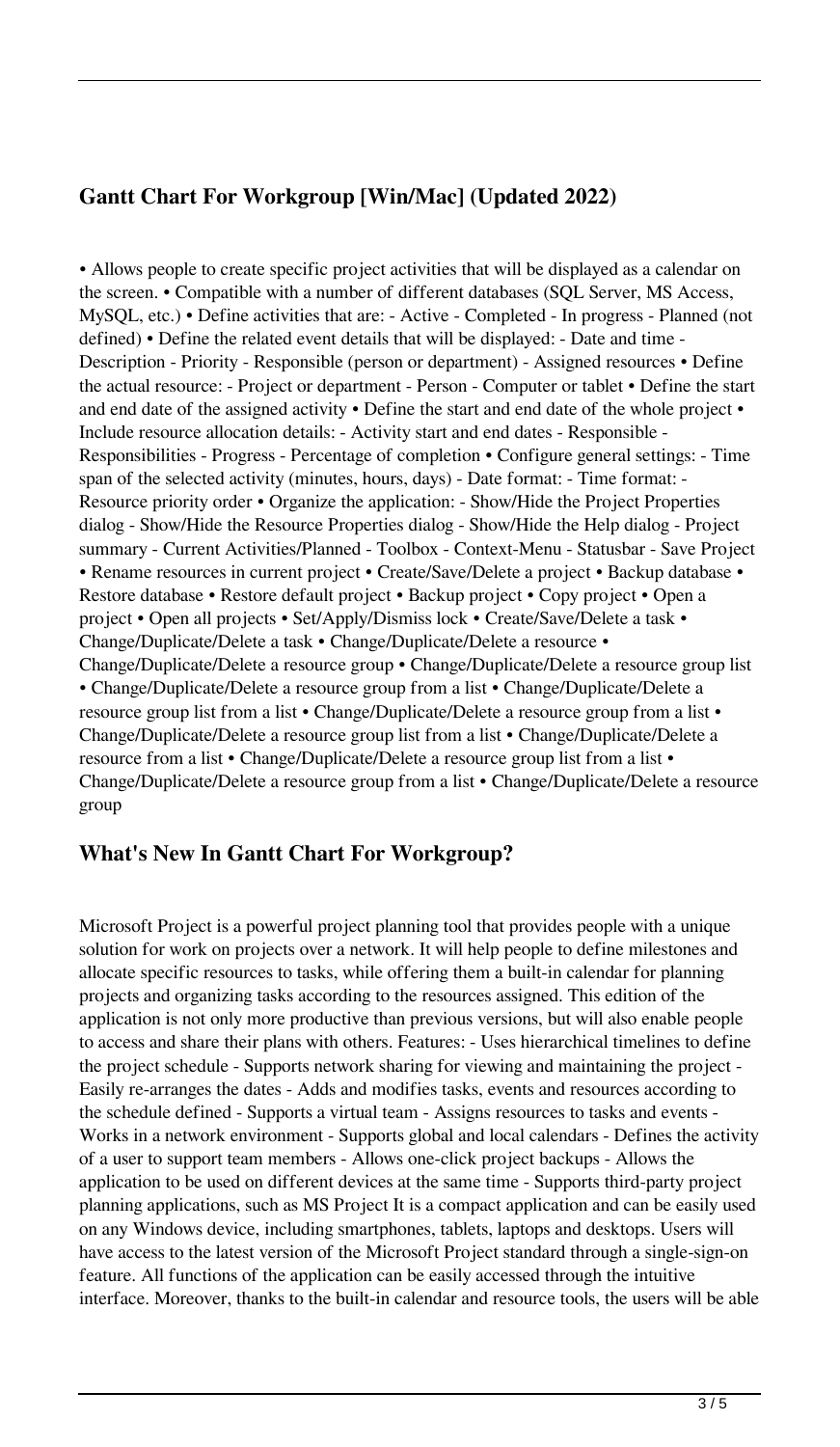to make project scheduling a lot easier. Your software development can be simplified to a great extent if you use a dedicated application for your task. Gantt Chart for Workgroup, a product from the same developer, will help you manage your work with ease and efficiency. Key Features: Provides users with an intuitive user interface that will be easy to use The software application will have a graphical interface that will be user-friendly for even beginners. The interface will offer people with project planning tools and a built-in calendar for scheduling activities. It will also be possible to schedule tasks and add milestones to the planned activities in this product. Besides, the application will also support the creation of resource-oriented projects. Easy access to calendars and the MS Project standard People will be able to access their own or global calendars through the program. Furthermore, they will be able to browse any of the project calendars and create events in the application itself. Moreover, they will be able to create a project with the selected calendar. Apart from that, the application will support multiple-user networks and will have a built-in user administration module for keeping track of the activities. This means that people will be able to share their work with ease and there won't be any potential overlaps. Lets people collaborate with ease Those who work in a team environment will be happy to know that this software application will allow them to work together on a single project.